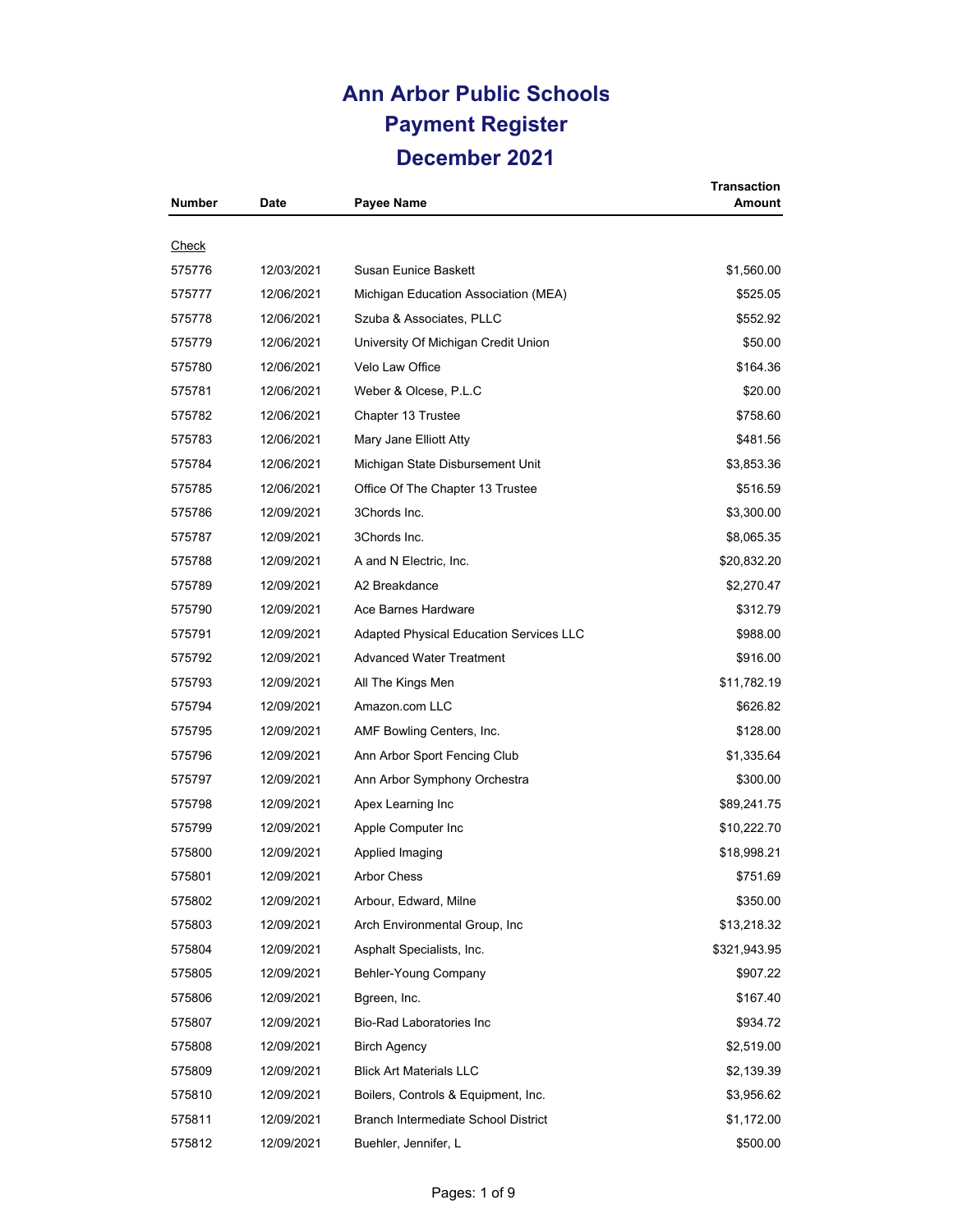| Number | <b>Date</b> | Payee Name                                         | <b>Transaction</b><br>Amount |
|--------|-------------|----------------------------------------------------|------------------------------|
| 575813 | 12/09/2021  | Busch's Valuland - Green Rd                        | \$49.97                      |
| 575814 | 12/09/2021  | Capital Area Association of Volleyball Officials   | \$100.00                     |
| 575815 | 12/09/2021  | Carl Gunderson Holistic Fitness & Wellness, LLC    | \$3,750.54                   |
| 575816 | 12/09/2021  | Carpentry Concepts & Ceilings                      | \$4,374.18                   |
| 575817 | 12/09/2021  | <b>CDW Government LLC</b>                          | \$2,432.15                   |
| 575818 | 12/09/2021  | CEI Michigan LLC                                   | \$4,972.00                   |
| 575819 | 12/09/2021  | Central Michigan Paper (cmp)                       | \$363.60                     |
| 575820 | 12/09/2021  | Chelsea Cendrowski Holistic Healing & Wellness LLC | \$1,562.80                   |
| 575821 | 12/09/2021  | ChompAway Ventures LLC DBA Jan-Pro Detroit         | \$585.00                     |
| 575822 | 12/09/2021  | City Of Ann Arbor Police Dept.                     | \$3,428.71                   |
| 575823 | 12/09/2021  | City Of Ann Arbor Treasurer                        | \$500.00                     |
| 575824 | 12/09/2021  | City Of Ann Arbor Treasurer                        | \$250.00                     |
| 575825 | 12/09/2021  | City Of Ann Arbor Treasurer                        | \$12,874.00                  |
| 575826 | 12/09/2021  | Colman Wolf Supply Company                         | \$34,897.86                  |
| 575827 | 12/09/2021  | <b>Crawford Door Sales</b>                         | \$297.50                     |
| 575828 | 12/09/2021  | Cross Country Staffing, Inc.                       | \$21,789.75                  |
| 575829 | 12/09/2021  | Detroit Edison Or Dte Energy                       | \$116,787.33                 |
| 575830 | 12/09/2021  | Dollar Bill Copying                                | \$5,002.52                   |
| 575831 | 12/09/2021  | DuPree, Krystle                                    | \$58.00                      |
| 575832 | 12/09/2021  | Edvotek Inc. The Biotechnology Ed                  | \$139.95                     |
| 575833 | 12/09/2021  | Enterprise Rent-A-Car                              | \$5,880.44                   |
| 575834 | 12/09/2021  | Environmental Consulting & Tech. Inc-ECT           | \$3,375.00                   |
| 575835 | 12/09/2021  | Ferguson Enterprises, Inc.                         | \$11,543.85                  |
| 575836 | 12/09/2021  | Fishbeck                                           | \$7,413.93                   |
| 575837 | 12/09/2021  | Follett School Solutions, Inc.                     | \$174.46                     |
| 575838 | 12/09/2021  | <b>FPT Metro Waste</b>                             | \$340.00                     |
| 575839 | 12/09/2021  | Freestyle Sales Co.                                | \$735.61                     |
| 575840 | 12/09/2021  | Getaway Tours Inc                                  | \$6,910.00                   |
| 575841 | 12/09/2021  | Golden Limousine Inc                               | \$1,680.00                   |
| 575842 | 12/09/2021  | Goyette Mechanical Co                              | \$14,016.00                  |
| 575843 | 12/09/2021  | <b>Graduation Alliance</b>                         | \$40,000.00                  |
| 575844 | 12/09/2021  | Grainger                                           | \$11,413.06                  |
| 575845 | 12/09/2021  | GreatAmerica Financial Services Corporation        | \$861.82                     |
| 575846 | 12/09/2021  | Greystone Construction Company                     | \$18,623.29                  |
| 575847 | 12/09/2021  | H.V. Burton Company                                | \$12,961.32                  |
| 575848 | 12/09/2021  | Head Usa Inc Dba Head/Penn Racquet Sp              | \$777.32                     |
| 575849 | 12/09/2021  | Heikk's Decorated Apparel                          | \$360.00                     |
| 575850 | 12/09/2021  | Heinemann Greenwood Publishing                     | \$509.30                     |
| 575851 | 12/09/2021  | Hewitt's Music, Inc.                               | \$75.00                      |
| 575852 | 12/09/2021  | HOSA - Future Health Professionals                 | \$400.00                     |
| 575853 | 12/09/2021  | Inspired By Science, LLC                           | \$15,025.98                  |
| 575854 | 12/09/2021  | International Baccalaureate Organization           | \$58,191.00                  |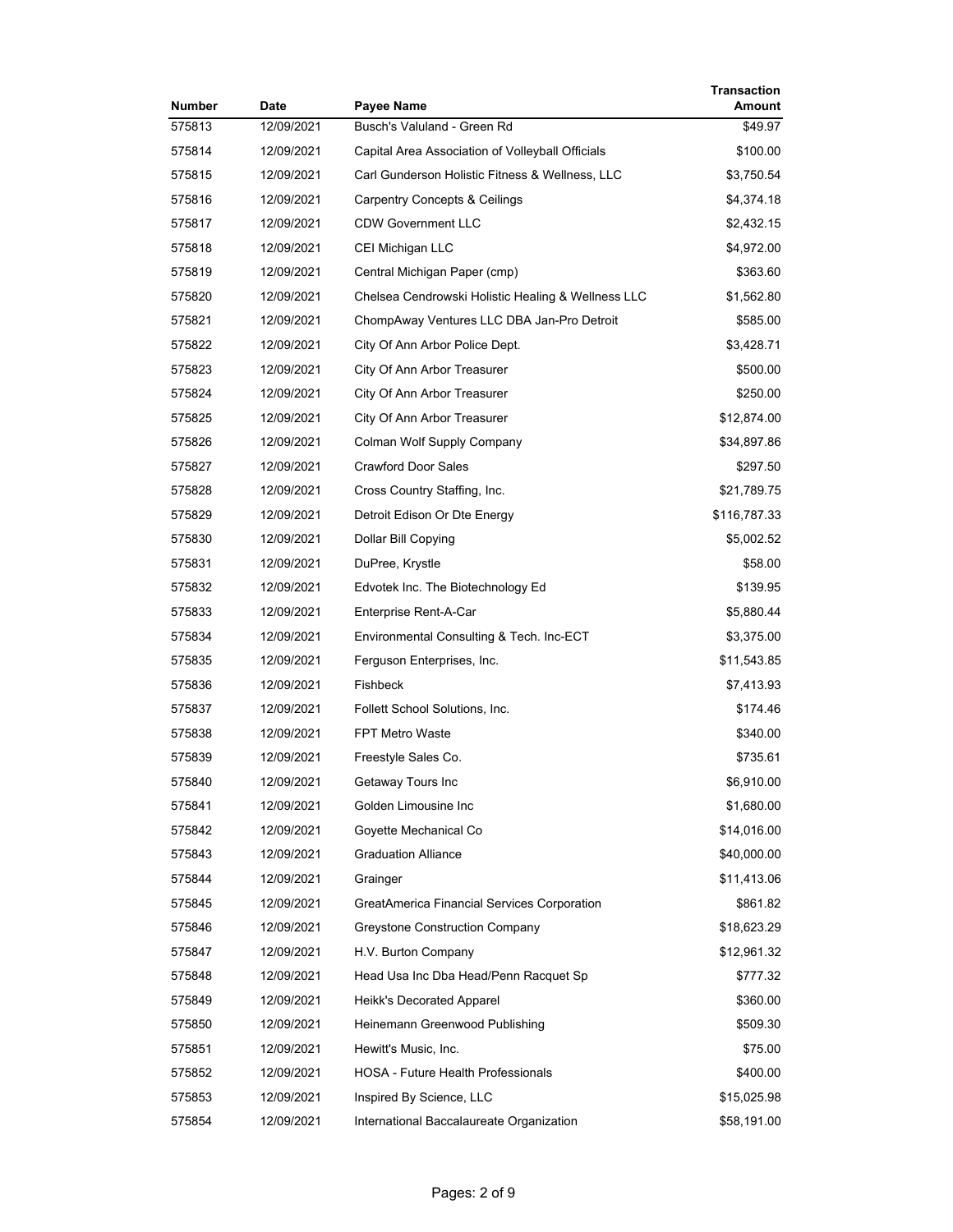| Number | Date       | Payee Name                                        | Transaction<br>Amount |
|--------|------------|---------------------------------------------------|-----------------------|
| 575855 | 12/09/2021 | J W Pepper & Sons, Inc.                           | \$261.48              |
| 575856 | 12/09/2021 | Jewish Family Services Of Washtenaw Cty Inc.      | \$2,458.00            |
| 575857 | 12/09/2021 | Johnson Controls Inc                              | \$5,524.20            |
| 575858 | 12/09/2021 | Johnstone Supply Detroit Group                    | \$426.17              |
| 575859 | 12/09/2021 | K & B Asphalt Sealcoating, Inc.                   | \$16,450.00           |
| 575860 | 12/09/2021 | Kone Incorporated                                 | \$1,193.85            |
| 575861 | 12/09/2021 | Language Adventure, Inc.                          | \$12,262.11           |
| 575862 | 12/09/2021 | Lazarus, Rebecca, Ruth                            | \$180.20              |
| 575863 | 12/09/2021 | Learning Without Tears                            | \$4,719.17            |
| 575864 | 12/09/2021 | Let's Go Transportation Services                  | \$7,431.50            |
| 575865 | 12/09/2021 | Lexia Learning Systems LLC                        | \$114,390.95          |
| 575866 | 12/09/2021 | Life Fitness                                      | \$886.53              |
| 575867 | 12/09/2021 | Lifestyle Fitness Coach LLC                       | \$2,250.49            |
| 575868 | 12/09/2021 | Lowe's Home Centers, Inc.                         | \$1,113.30            |
| 575869 | 12/09/2021 | Lucks Music Library                               | \$243.69              |
| 575870 | 12/09/2021 | LYNX DX, Inc.                                     | \$71,640.00           |
| 575871 | 12/09/2021 | <b>Madison Electric</b>                           | \$2,022.96            |
| 575872 | 12/09/2021 | Medco Supply Co (lockbox) Or Masune & Surgical S  | \$1,031.88            |
| 575873 | 12/09/2021 | Meridian Winds LLC                                | \$4,810.00            |
| 575874 | 12/09/2021 | Michigan Futsal Factory Academy, LLC              | \$4,300.00            |
| 575875 | 12/09/2021 | Michigan HOSA                                     | \$1,080.00            |
| 575876 | 12/09/2021 | Michigan Interpreting Services, Inc.              | \$962.50              |
| 575877 | 12/09/2021 | Michigan Power Rodding, Inc.                      | \$313.00              |
| 575878 | 12/09/2021 | Miller Canfield Paddock Stone Plc                 | \$3,182.00            |
| 575879 | 12/09/2021 | <b>MLive Media Group</b>                          | \$768.14              |
| 575880 | 12/09/2021 | Napa Auto Parts                                   | \$415.68              |
| 575881 | 12/09/2021 | National Express Durham Holding Corp/DBA Trinity  | \$1,381,061.58        |
| 575882 | 12/09/2021 | National Institute for Automotive Svce Excellence | \$2,990.00            |
| 575883 | 12/09/2021 | NCS Pearson, Inc.                                 | \$2,311.91            |
| 575884 | 12/09/2021 | NUCO <sub>2</sub> Inc                             | \$641.21              |
| 575885 | 12/09/2021 | Office Depot                                      | \$3,193.40            |
| 575886 | 12/09/2021 | Peaceful Dragon School                            | \$357.58              |
| 575887 | 12/09/2021 | <b>Pediatric Therapy Associates</b>               | \$40,642.00           |
| 575888 | 12/09/2021 | Petroleum Solutions, Inc.                         | \$1,265.00            |
| 575889 | 12/09/2021 | Pioneer High School Petty Cash Or                 | \$304.15              |
| 575890 | 12/09/2021 | <b>Pitney Bowes</b>                               | \$554.79              |
| 575891 | 12/09/2021 | Platinum Psychological Services                   | \$5,100.00            |
| 575892 | 12/09/2021 | <b>Plymouth-Canton Community Schools</b>          | \$150.00              |
| 575893 | 12/09/2021 | Presidio Infrastructure Solutions LLC             | \$24,750.00           |
| 575894 | 12/09/2021 | Quadient Finance USA, Inc.                        | \$798.37              |
| 575895 | 12/09/2021 | Rent A John                                       | \$4,500.00            |
| 575896 | 12/09/2021 | Robert Half International Inc. dba Account Temps  | \$1,506.40            |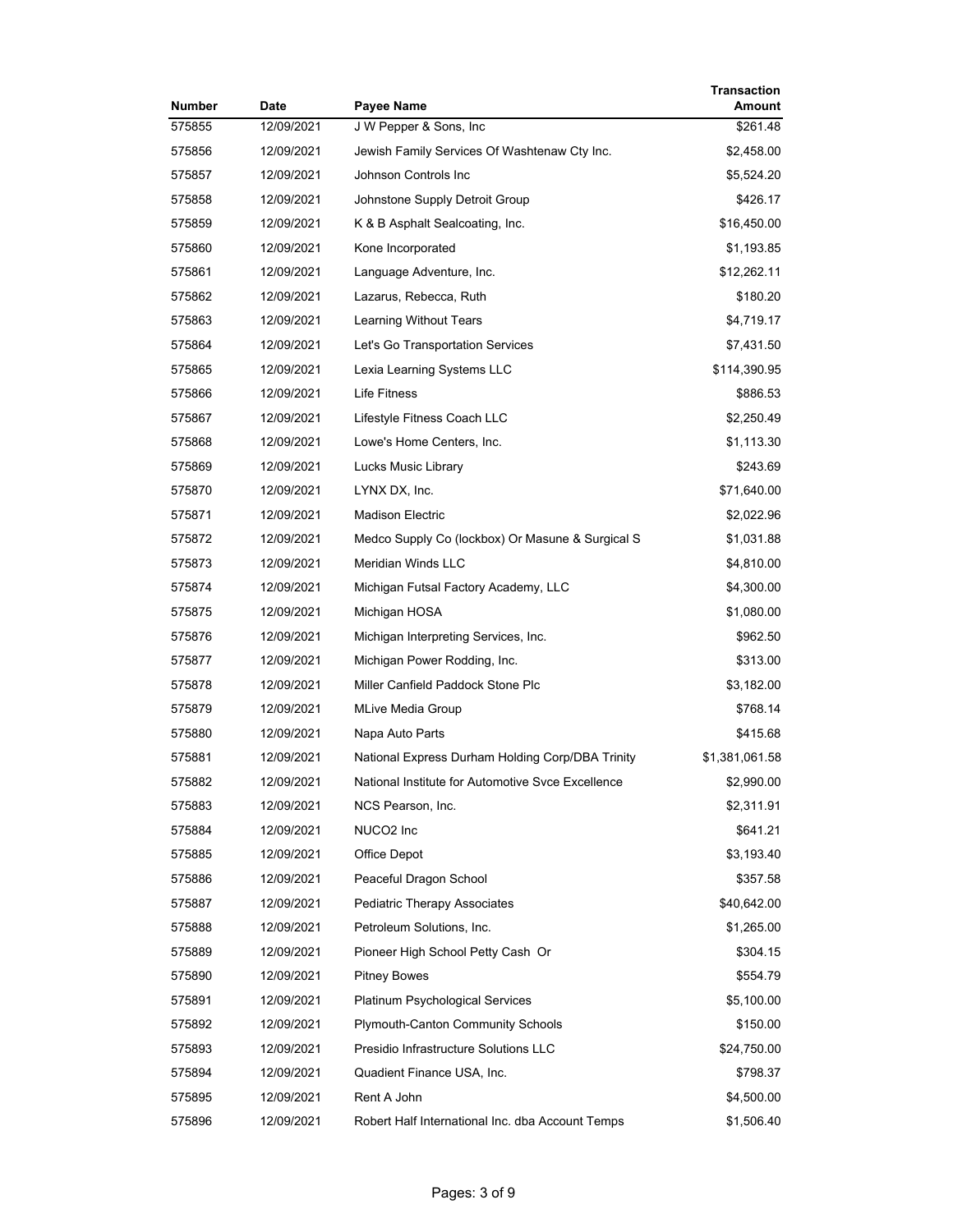| Number | <b>Date</b> | <b>Payee Name</b>                                  | Transaction<br>Amount |
|--------|-------------|----------------------------------------------------|-----------------------|
| 575897 | 12/09/2021  | Robert Half International Inc. dba Account Temps   | \$527.24              |
| 575898 | 12/09/2021  | RR Donnelley & Sons Company                        | \$904.12              |
| 575899 | 12/09/2021  | Safety Kleen                                       | \$445.34              |
| 575900 | 12/09/2021  | Safety Systems, Inc.                               | \$340.00              |
| 575901 | 12/09/2021  | School Specialty Inc*                              | \$725.21              |
| 575902 | 12/09/2021  | Securitas Security Services USA, Inc.              | \$18,739.36           |
| 575903 | 12/09/2021  | Sentinel Technologies Inc                          | \$5,000.00            |
| 575904 | 12/09/2021  | Service Sports, Inc.                               | \$2,491.25            |
| 575905 | 12/09/2021  | Soliant Health                                     | \$7,399.50            |
| 575906 | 12/09/2021  | SP Designs & Manufacturing Inc.                    | \$2,187.09            |
| 575907 | 12/09/2021  | State Of Michigan Labor And Economic G             | \$610.00              |
| 575908 | 12/09/2021  | Sunbelt Rental, Inc.                               | \$8,569.00            |
| 575909 | 12/09/2021  | Susan Eunice Baskett                               | \$215.92              |
| 575910 | 12/09/2021  | Terry Luhring dba Total Environmental Services LLC | \$46,150.00           |
| 575911 | 12/09/2021  | Testing Engineers & Consultants, Inc.              | \$905.05              |
| 575912 | 12/09/2021  | The Booksource, Inc                                | \$5,960.45            |
| 575913 | 12/09/2021  | The Sherwin-Williams Company                       | \$489.11              |
| 575914 | 12/09/2021  | U Of M Varsity Tennis Center                       | \$4,171.55            |
| 575915 | 12/09/2021  | ULINE, INC.                                        | \$2,815.51            |
| 575916 | 12/09/2021  | <b>University Translator Services</b>              | \$2,471.24            |
| 575917 | 12/09/2021  | Unum Long/Short Term Insurance Company Of America  | \$13,319.61           |
| 575918 | 12/09/2021  | US Foods, Inc.                                     | \$3,846.91            |
| 575919 | 12/09/2021  | Vex Robotics, Inc.                                 | \$1,714.86            |
| 575920 | 12/09/2021  | W.J. O'Neil Company                                | \$97,643.66           |
| 575921 | 12/09/2021  | <b>Washtenaw Community College</b>                 | \$23,753.00           |
| 575922 | 12/09/2021  | Washtenaw County Treasurer Office                  | \$256,021.88          |
| 575923 | 12/09/2021  | Washtenaw Intermediate School District             | \$49,752.00           |
| 575924 | 12/09/2021  | Williams Scotsman, Inc dba Willscot                | \$105.00              |
| 575925 | 12/09/2021  | Wilson Language Training                           | \$10,476.65           |
| 575926 | 12/09/2021  | Wps Western Psychologica                           | \$1,254.00            |
| 575927 | 12/09/2021  | Young Supply Co                                    | \$2,317.01            |
| 575928 | 12/09/2021  | Paradigm Equities Inc                              | \$27,036.80           |
| 575929 | 12/09/2021  | Billups Jr., Bonnie                                | \$129.75              |
| 575930 | 12/09/2021  | Bishop, Wallace                                    | \$129.75              |
| 575931 | 12/09/2021  | Borden, Gabrielle                                  | \$489.00              |
| 575932 | 12/09/2021  | Borden, Gabrielle                                  | \$489.00              |
| 575933 | 12/09/2021  | Borden, Gabrielle                                  | \$60.00               |
| 575934 | 12/09/2021  | Cage, Shamaya                                      | \$389.25              |
| 575935 | 12/09/2021  | Casto, Tinashe                                     | \$389.25              |
| 575936 | 12/09/2021  | Duke, Kelly                                        | \$121.64              |
| 575937 | 12/09/2021  | Ervin, Jesusita                                    | \$323.74              |
| 575938 | 12/09/2021  | Ervin, Jesusita                                    | \$323.74              |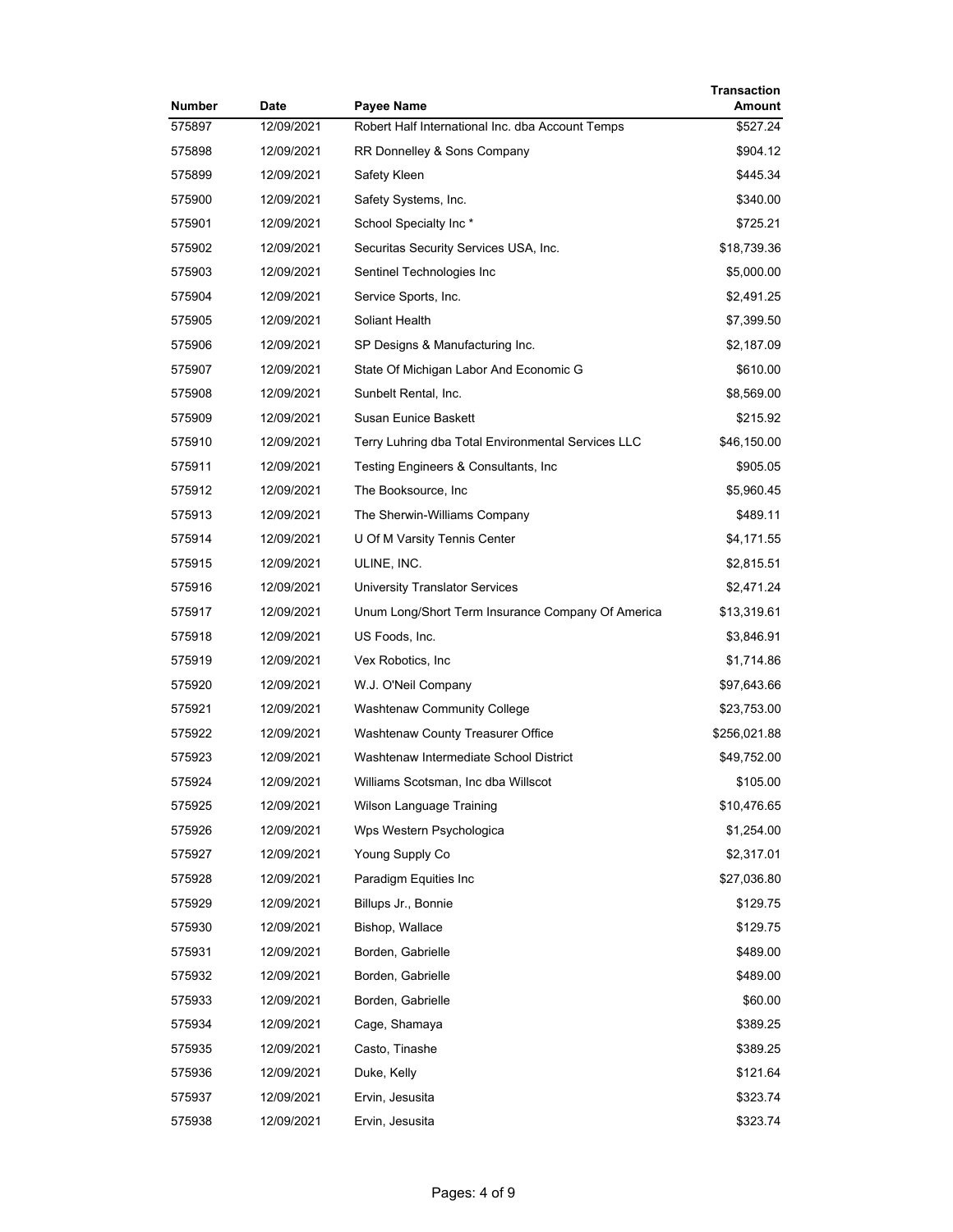| Number | Date       | Payee Name                           | <b>Transaction</b><br>Amount |
|--------|------------|--------------------------------------|------------------------------|
| 575939 | 12/09/2021 | Freeman, Shelby                      | \$324.37                     |
| 575940 | 12/09/2021 | Freeman, Shelby                      | \$324.37                     |
| 575941 | 12/09/2021 | Helton, Natasha                      | \$389.25                     |
| 575942 | 12/09/2021 | Honeycutt, Janelle                   | \$20.00                      |
| 575943 | 12/09/2021 | Jackson, Ashley                      | \$389.25                     |
| 575944 | 12/09/2021 | Jewell, Stephanie                    | \$389.25                     |
| 575945 | 12/09/2021 | Johnson, Gary                        | \$324.37                     |
| 575946 | 12/09/2021 | Leslie, Karmen                       | \$389.25                     |
| 575947 | 12/09/2021 | McNally, Jeffrey                     | \$42.50                      |
| 575948 | 12/09/2021 | Meyer, Charis                        | \$125.00                     |
| 575949 | 12/09/2021 | Meyer, Charis                        | \$125.00                     |
| 575950 | 12/09/2021 | Oliver, Lashauntia                   | \$121.64                     |
| 575951 | 12/09/2021 | Ortiz, Angela                        | \$519.00                     |
| 575952 | 12/09/2021 | Pipkins, Kimmeka                     | \$389.25                     |
| 575953 | 12/09/2021 | Rader, Christi                       | \$324.37                     |
| 575954 | 12/09/2021 | Samaniego, Carmen                    | \$389.25                     |
| 575955 | 12/09/2021 | Samaniego, Carmen                    | \$389.25                     |
| 575956 | 12/09/2021 | Vinson, Stacie                       | \$519.00                     |
| 575957 | 12/09/2021 | Xu, Stephanie                        | \$244.50                     |
| 575958 | 12/14/2021 | Bishop, Kathy                        | \$3,500.00                   |
| 575959 | 12/14/2021 | Simpson-Vlach, Rita, C.              | \$500.00                     |
| 575960 | 12/14/2021 | Simpson-Vlach, Rita, C.              | \$1,000.00                   |
| 575961 | 12/16/2021 | Michigan Education Association (MEA) | \$525.04                     |
| 575962 | 12/16/2021 | Szuba & Associates, PLLC             | \$552.92                     |
| 575963 | 12/16/2021 | University Of Michigan Credit Union  | \$50.00                      |
| 575964 | 12/16/2021 | Chapter 13 Trustee                   | \$758.60                     |
| 575965 | 12/16/2021 | Mary Jane Elliott Atty               | \$380.78                     |
| 575966 | 12/16/2021 | Michigan State Disbursement Unit     | \$4,591.55                   |
| 575967 | 12/16/2021 | Office Of The Chapter 13 Trustee     | \$516.59                     |
| 575968 | 12/17/2021 | 3Chords Inc.                         | \$2,062.50                   |
| 575969 | 12/17/2021 | A and N Electric, Inc.               | \$44,810.13                  |
| 575970 | 12/17/2021 | ABM Industry Groups, LLC             | \$1,007,405.69               |
| 575971 | 12/17/2021 | ACCO Brands USA LLC                  | \$1,716.40                   |
| 575972 | 12/17/2021 | <b>Advanced Water Treatment</b>      | \$455.00                     |
| 575973 | 12/17/2021 | <b>AM Services</b>                   | \$61,785.00                  |
| 575974 | 12/17/2021 | Amazon.com LLC                       | \$2,057.88                   |
| 575975 | 12/17/2021 | Ann Arbor Welding Supply             | \$175.15                     |
| 575976 | 12/17/2021 | Apple Computer Inc                   | \$13,476.95                  |
| 575977 | 12/17/2021 | Applied Imaging                      | \$501.56                     |
| 575978 | 12/17/2021 | Arch Environmental Group, Inc        | \$16,784.50                  |
| 575979 | 12/17/2021 | Asphalt Specialists, Inc.            | \$230,619.51                 |
| 575980 | 12/17/2021 | <b>Baruzzini Aquatics</b>            | \$16,020.36                  |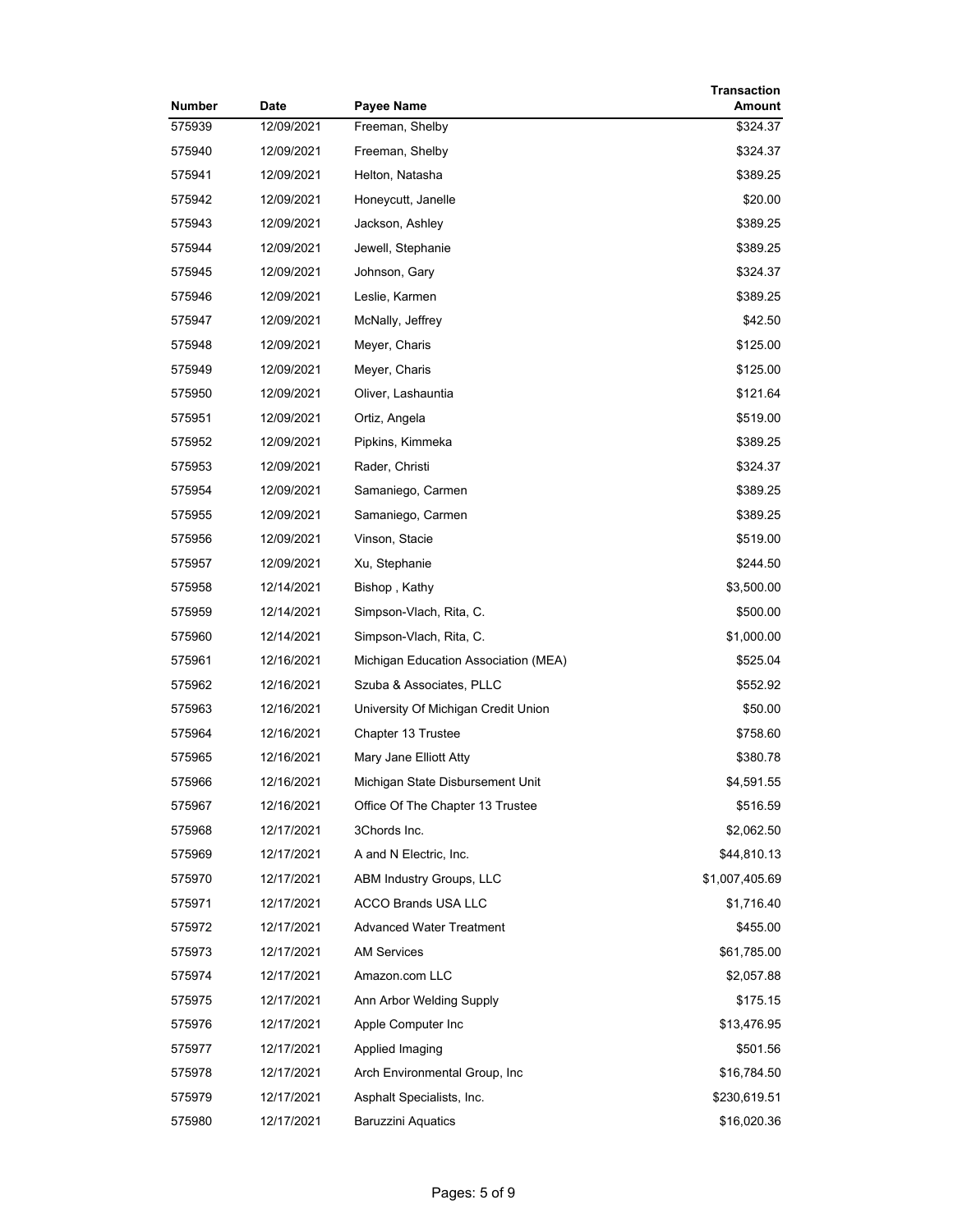| Number | Date       | Payee Name                                        | <b>Transaction</b><br>Amount |
|--------|------------|---------------------------------------------------|------------------------------|
| 575981 | 12/17/2021 | <b>Birch Agency</b>                               | \$2,508.00                   |
| 575982 | 12/17/2021 | Blue Care Network Of Michigan                     | \$21,475.39                  |
| 575983 | 12/17/2021 | Boilers, Controls & Equipment, Inc.               | \$1,211.90                   |
| 575984 | 12/17/2021 | <b>Bond Services</b>                              | \$400.00                     |
| 575985 | 12/17/2021 | <b>Broadspire Services Inc</b>                    | \$40,989.00                  |
| 575986 | 12/17/2021 | Building Technology Associates, Inc.              | \$3,375.00                   |
| 575987 | 12/17/2021 | <b>Busch's Valuland-Main St</b>                   | \$126.12                     |
| 575988 | 12/17/2021 | Capital Area Association of Volleyball Officials  | \$100.00                     |
| 575989 | 12/17/2021 | Care Transport Inc.                               | \$20,347.70                  |
| 575990 | 12/17/2021 | <b>Carpentry Concepts &amp; Ceilings</b>          | \$7,791.02                   |
| 575991 | 12/17/2021 | CEI Michigan LLC                                  | \$259,616.00                 |
| 575992 | 12/17/2021 | Cintas                                            | \$7,601.00                   |
| 575993 | 12/17/2021 | Cintas                                            | \$583.59                     |
| 575994 | 12/17/2021 | Cintas                                            | \$12,761.80                  |
| 575995 | 12/17/2021 | City Of Ann Arbor Police Dept.                    | \$15,938.13                  |
| 575996 | 12/17/2021 | Collins And Blaha, P.C.                           | \$45,543.25                  |
| 575997 | 12/17/2021 | Compass Group, DBA Chartwells K-12                | \$442,581.70                 |
| 575998 | 12/17/2021 | Complete Production System Inc                    | \$475.00                     |
| 575999 | 12/17/2021 | Computer Management Technologies Inc.             | \$10,100.00                  |
| 576000 | 12/17/2021 | <b>COR Maintenance LLC.</b>                       | \$640.00                     |
| 576001 | 12/17/2021 | Cross Country Staffing, Inc.                      | \$4,981.10                   |
| 576002 | 12/17/2021 | Davis Vision                                      | \$3,000.14                   |
| 576003 | 12/17/2021 | Depcon, Inc.                                      | \$3,025.00                   |
| 576004 | 12/17/2021 | Detroit Edison Or Dte Energy                      | \$46,812.49                  |
| 576005 | 12/17/2021 | <b>Dexter Community Schools</b>                   | \$25.00                      |
| 576006 | 12/17/2021 | Dihydro Services Inc                              | \$218.00                     |
| 576007 | 12/17/2021 | Display Group, LTD                                | \$1,351.60                   |
| 576008 | 12/17/2021 | Distributive Education Clubs Of America (deca Inc | \$272.00                     |
| 576009 | 12/17/2021 | Dollar Bill Copying                               | \$514.01                     |
| 576010 | 12/17/2021 | DuPree, Krystle                                   | \$130.00                     |
| 576011 | 12/17/2021 | Dykema Gossett Pllc                               | \$63,612.60                  |
| 576012 | 12/17/2021 | Enterprise Rent-A-Car                             | \$138.45                     |
| 576013 | 12/17/2021 | Environmental Maintenance Engineers, Inc.         | \$3,450.00                   |
| 576014 | 12/17/2021 | Ferguson Enterprises, Inc.                        | \$12,550.41                  |
| 576015 | 12/17/2021 | Fiber Link Inc.                                   | \$1,919.00                   |
| 576016 | 12/17/2021 | Fishbeck                                          | \$2,841.50                   |
| 576017 | 12/17/2021 | Fitness Things, Inc.                              | \$205.00                     |
| 576018 | 12/17/2021 | Follett School Solutions, Inc.                    | \$1,255.63                   |
| 576019 | 12/17/2021 | <b>FPT Metro Waste</b>                            | \$340.00                     |
| 576020 | 12/17/2021 | Gale Group, The                                   | \$6,823.97                   |
| 576021 | 12/17/2021 | Gaynor, Jeffrey, T                                | \$130.00                     |
| 576022 | 12/17/2021 | Getaway Tours Inc                                 | \$2,485.00                   |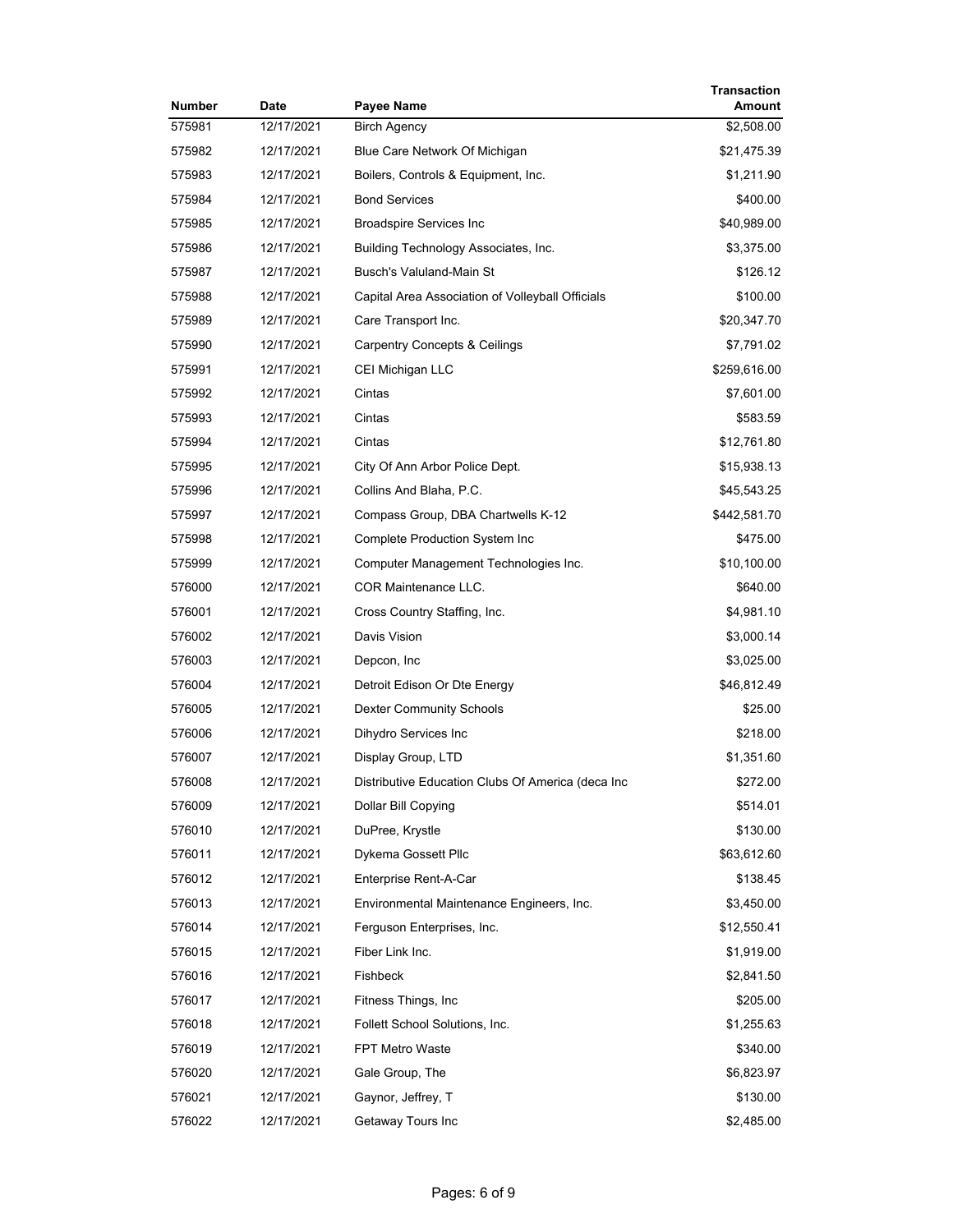| Number | <b>Date</b> | Payee Name                                       | Transaction<br>Amount |
|--------|-------------|--------------------------------------------------|-----------------------|
| 576023 | 12/17/2021  | <b>Global Interpreting Services LLC-2</b>        | \$657.27              |
| 576024 | 12/17/2021  | Goyette Mechanical Co                            | \$85,076.00           |
| 576025 | 12/17/2021  | Graduate Service Inc.                            | \$2,200.00            |
| 576026 | 12/17/2021  | Grainger                                         | \$1,924.92            |
| 576027 | 12/17/2021  | Grand Valley Automation, Inc.                    | \$20,000.00           |
| 576028 | 12/17/2021  | Gross Electric                                   | \$163.46              |
| 576029 | 12/17/2021  | Heather Kellstrom dba HIT Enterprises, LLC       | \$9,000.00            |
| 576030 | 12/17/2021  | Hewitt's Music, Inc.                             | \$135.00              |
| 576031 | 12/17/2021  | IDN- Hardware Sales Inc.                         | \$15,259.00           |
| 576032 | 12/17/2021  | J W Pepper & Sons, Inc.                          | \$206.99              |
| 576033 | 12/17/2021  | J.C. Ehrlich Pest Control                        | \$2,742.30            |
| 576034 | 12/17/2021  | Jackson Service Company                          | \$2,996.00            |
| 576035 | 12/17/2021  | James Lee Michaels DBA Avery Systems             | \$1,715.00            |
| 576036 | 12/17/2021  | JDRM Engineering, Inc.                           | \$8,949.91            |
| 576037 | 12/17/2021  | Jewish Family Services Of Washtenaw Cty Inc.     | \$2,552.00            |
| 576038 | 12/17/2021  | Johnson, Bryan, Lee                              | \$130.00              |
| 576039 | 12/17/2021  | Johnson Controls Inc                             | \$7,362.85            |
| 576040 | 12/17/2021  | Johnstone Supply Detroit Group                   | \$1,006.28            |
| 576041 | 12/17/2021  | Kelly-Shaieb, Jessica, Leigh                     | \$130.00              |
| 576042 | 12/17/2021  | Lazarus, Rebecca, Ruth                           | \$130.00              |
| 576043 | 12/17/2021  | Let's Go Transportation Services                 | \$1,018.75            |
| 576044 | 12/17/2021  | Lifeworks (US) LTD.                              | \$2,700.00            |
| 576045 | 12/17/2021  | Lucks Music Library                              | \$60.99               |
| 576046 | 12/17/2021  | <b>Madison Electric</b>                          | \$1,182.54            |
| 576047 | 12/17/2021  | <b>MBA Research</b>                              | \$681.25              |
| 576048 | 12/17/2021  | Meridian Winds LLC                               | \$1,135.00            |
| 576049 | 12/17/2021  | Merit Network, Inc.                              | \$3,875.00            |
| 576050 | 12/17/2021  | Michigan HOSA                                    | \$1,620.00            |
| 576051 | 12/17/2021  | Michigan Power Rodding, Inc.                     | \$557.00              |
| 576052 | 12/17/2021  | Michigan School Business Officials/MSBO          | \$715.00              |
| 576053 | 12/17/2021  | Miss Dig System Inc                              | \$1,473.16            |
| 576054 | 12/17/2021  | Music Services Inc.                              | \$25.00               |
| 576055 | 12/17/2021  | <b>Musical Resources</b>                         | \$100.09              |
| 576056 | 12/17/2021  | <b>National Energy Control Corporation</b>       | \$3,426.26            |
| 576057 | 12/17/2021  | National Express Durham Holding Corp/DBA Trinity | \$435,384.34          |
| 576058 | 12/17/2021  | NUCO2 Inc                                        | \$369.07              |
| 576059 | 12/17/2021  | Office Depot                                     | \$2,314.64            |
| 576060 | 12/17/2021  | <b>OHM Advisors</b>                              | \$13,814.50           |
| 576061 | 12/17/2021  | Pinard and Sons LLC                              | \$420.00              |
| 576062 | 12/17/2021  | Pipeline Management Company, LLC                 | \$9,125.00            |
| 576063 | 12/17/2021  | Pitney Bowes-Purchase Power                      | \$645.94              |
| 576064 | 12/17/2021  | Pittsfield Charter Township                      | \$575.64              |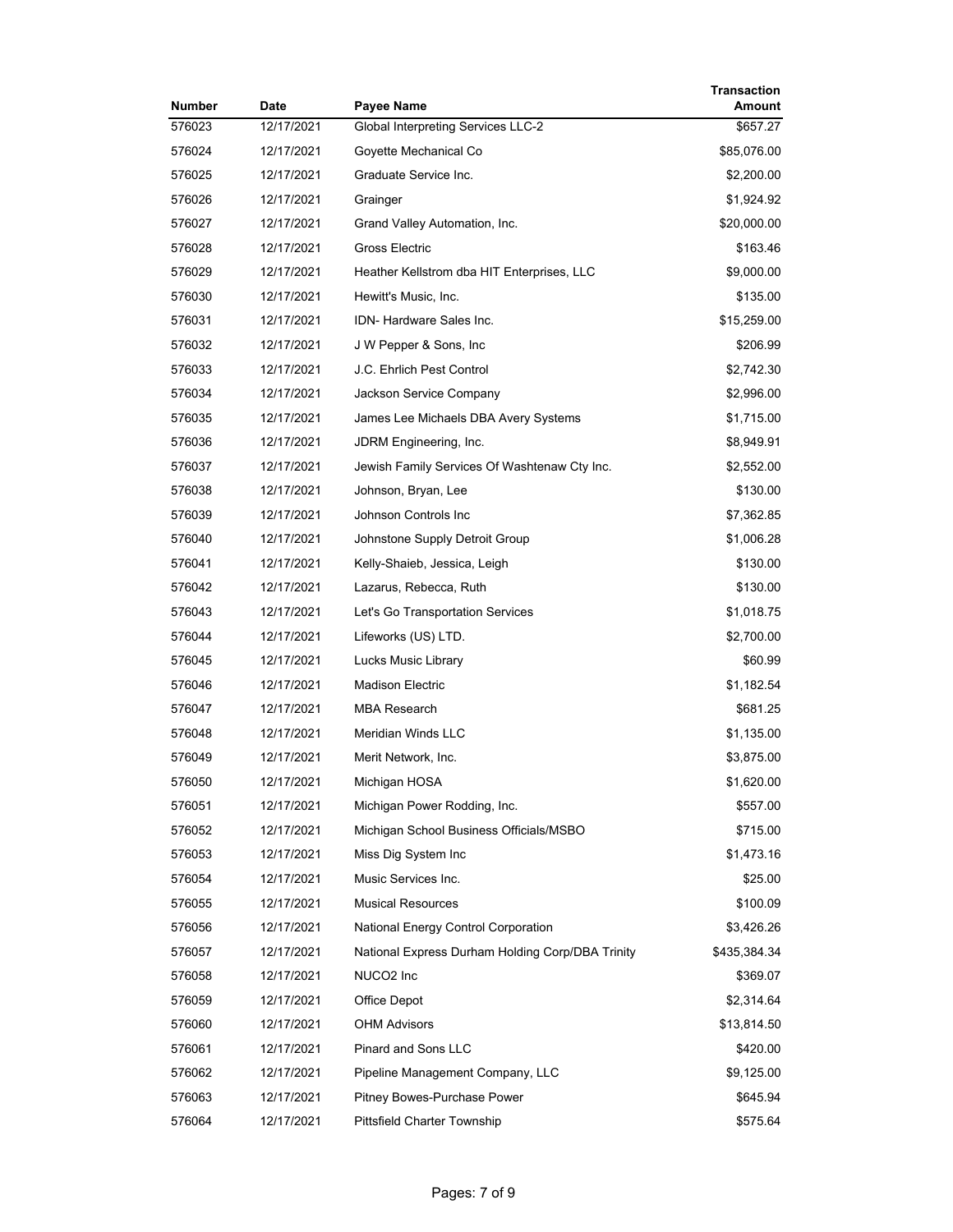| Number | <b>Date</b> | Payee Name                                          | Transaction<br>Amount |
|--------|-------------|-----------------------------------------------------|-----------------------|
| 576065 | 12/17/2021  | <b>Platinum Psychological Services</b>              | \$2,550.00            |
| 576066 | 12/17/2021  | Pods Enterprises, LLC                               | \$119.00              |
| 576067 | 12/17/2021  | Project Lead The Way, Inc.                          | \$2,400.00            |
| 576068 | 12/17/2021  | Purvis & Foster                                     | \$1,921.00            |
| 576069 | 12/17/2021  | Querijero, Ernesto                                  | \$130.00              |
| 576070 | 12/17/2021  | RAM Construction Services of Michigan, Inc.         | \$217,968.30          |
| 576071 | 12/17/2021  | RKA Petroleum Companies, Inc.                       | \$41,537.63           |
| 576072 | 12/17/2021  | Robert Half International Inc. dba Account Temps    | \$715.54              |
| 576073 | 12/17/2021  | <b>Rovin Ceramics</b>                               | \$712.80              |
| 576074 | 12/17/2021  | Runyan Pottery Supply Clio Industrial Park          | \$2,399.50            |
| 576075 | 12/17/2021  | Safety Systems, Inc.                                | \$75.00               |
| 576076 | 12/17/2021  | Scholastic Reading Club                             | \$153.78              |
| 576077 | 12/17/2021  | School Specialty Inc *                              | \$1,466.00            |
| 576078 | 12/17/2021  | Secrest, Wardle, Lynch, Hampton, Truex & Morley, Pc | \$809.16              |
| 576079 | 12/17/2021  | Sentinel Technologies Inc                           | \$3,150.00            |
| 576080 | 12/17/2021  | Service Sports, Inc.                                | \$1,413.00            |
| 576081 | 12/17/2021  | Shamrock Floor Inc                                  | \$20,809.82           |
| 576082 | 12/17/2021  | Shar Products Co.                                   | \$44.99               |
| 576083 | 12/17/2021  | Stafford-Smith, Inc.                                | \$9,937.00            |
| 576084 | 12/17/2021  | Staples Advantage                                   | \$156.36              |
| 576085 | 12/17/2021  | State Of Michigan Labor And Economic G              | \$250.00              |
| 576086 | 12/17/2021  | Steve's Piano Tuning, LLC                           | \$570.00              |
| 576087 | 12/17/2021  | Stone & Dirt                                        | \$88,075.00           |
| 576088 | 12/17/2021  | Sunbelt Rental, Inc.                                | \$11,756.25           |
| 576089 | 12/17/2021  | Sunglo Restoration Svcs Inc                         | \$18,754.39           |
| 576090 | 12/17/2021  | Superior Lawn Care & Snow Removal, LLC              | \$29,527.50           |
| 576091 | 12/17/2021  | <b>Superior Text</b>                                | \$65.00               |
| 576092 | 12/17/2021  | Susan Eunice Baskett                                | \$130.00              |
| 576093 | 12/17/2021  | Testing Engineers & Consultants, Inc.               | \$1,950.70            |
| 576094 | 12/17/2021  | Thermal-Netics Inc.                                 | \$1,179.97            |
| 576095 | 12/17/2021  | Trafera Holdings, LLC                               | \$155.87              |
| 576096 | 12/17/2021  | <b>Underground Printing</b>                         | \$397.95              |
| 576097 | 12/17/2021  | Unum Life Insurance Company Of America              | \$4,389.42            |
| 576098 | 12/17/2021  | Venture International LLC                           | \$1,125.00            |
| 576099 | 12/17/2021  | W.J. O'Neil Company                                 | \$115,391.11          |
| 576100 | 12/17/2021  | Washtenaw Community College Financial Services      | \$1,000.00            |
| 576101 | 12/17/2021  | Washtenaw County Treasurer Office                   | \$1,820.34            |
| 576102 | 12/17/2021  | Washtenaw Glass Co.                                 | \$839.83              |
| 576103 | 12/17/2021  | Washtenaw Intermediate School District              | \$178,791.68          |
| 576104 | 12/17/2021  | Waste Management                                    | \$1,508.92            |
| 576105 | 12/17/2021  | West Michigan Baseball Franchising LLC              | \$262.80              |
| 576106 | 12/17/2021  | Williams Scotsman, Inc dba Willscot                 | \$125.00              |